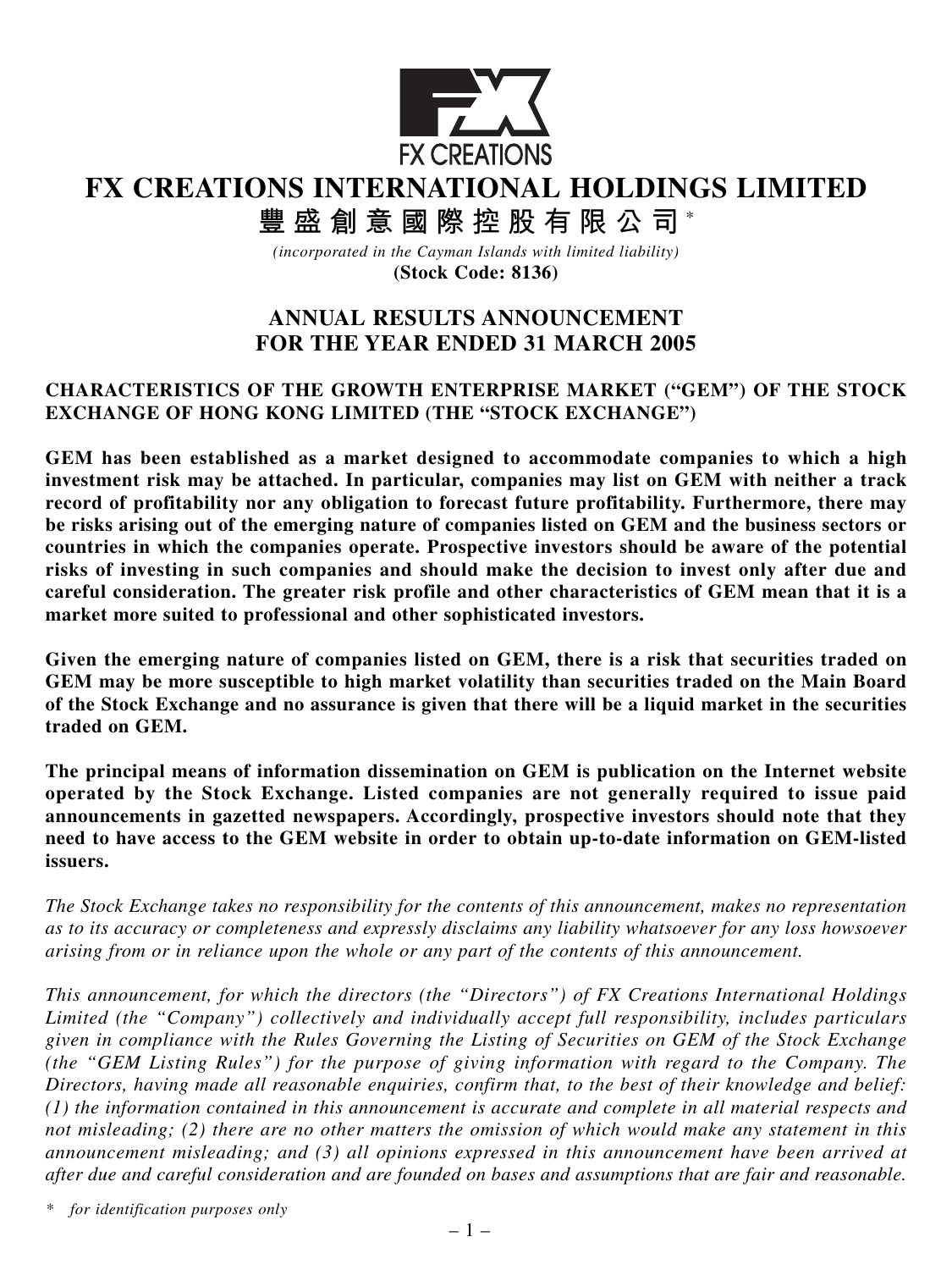### **RESULTS**

The board of directors (the "Board") of the Company herein present the audited consolidated results of the Company and its subsidiaries (collectively referred to as the "Group") for the year ended 31 March 2005 together with the comparative figures for the previous year as follows:

|                                                                            |                | 2005                         | 2004                          |
|----------------------------------------------------------------------------|----------------|------------------------------|-------------------------------|
|                                                                            | <b>Notes</b>   | <b>HK\$'000</b>              | HK\$'000                      |
| Turnover                                                                   | $\overline{2}$ | 69,893                       | 65,847                        |
| Cost of sales                                                              |                | (36, 628)                    | (34, 318)                     |
| Gross profit                                                               |                | 33,265                       | 31,529                        |
| Other revenue<br>Selling and distribution costs<br>Administrative expenses | $\overline{2}$ | 681<br>(23,596)<br>(19, 494) | 557<br>(17, 797)<br>(13, 146) |
| (Loss)/profit from operations                                              | $\mathfrak{Z}$ | (9, 144)                     | 1,143                         |
| Finance costs                                                              | $\overline{4}$ | (584)                        | (499)                         |
| (Loss)/profit before taxation                                              |                | (9,728)                      | 644                           |
| Taxation                                                                   | 5              | (223)                        | (281)                         |
| (Loss)/profit before minority interests                                    |                | (9,951)                      | 363                           |
| Minority interests                                                         |                | (94)                         | 388                           |
| Net (loss)/profit attributable to shareholders                             |                | (10, 045)                    | 751                           |
| Dividends                                                                  | 6              |                              |                               |
| (Loss)/earnings per share                                                  | $\overline{7}$ |                              |                               |
| <b>Basic</b>                                                               |                | (HK2.51 cents)               | HK0.19 cent                   |
| Diluted                                                                    |                | N/A                          | N/A                           |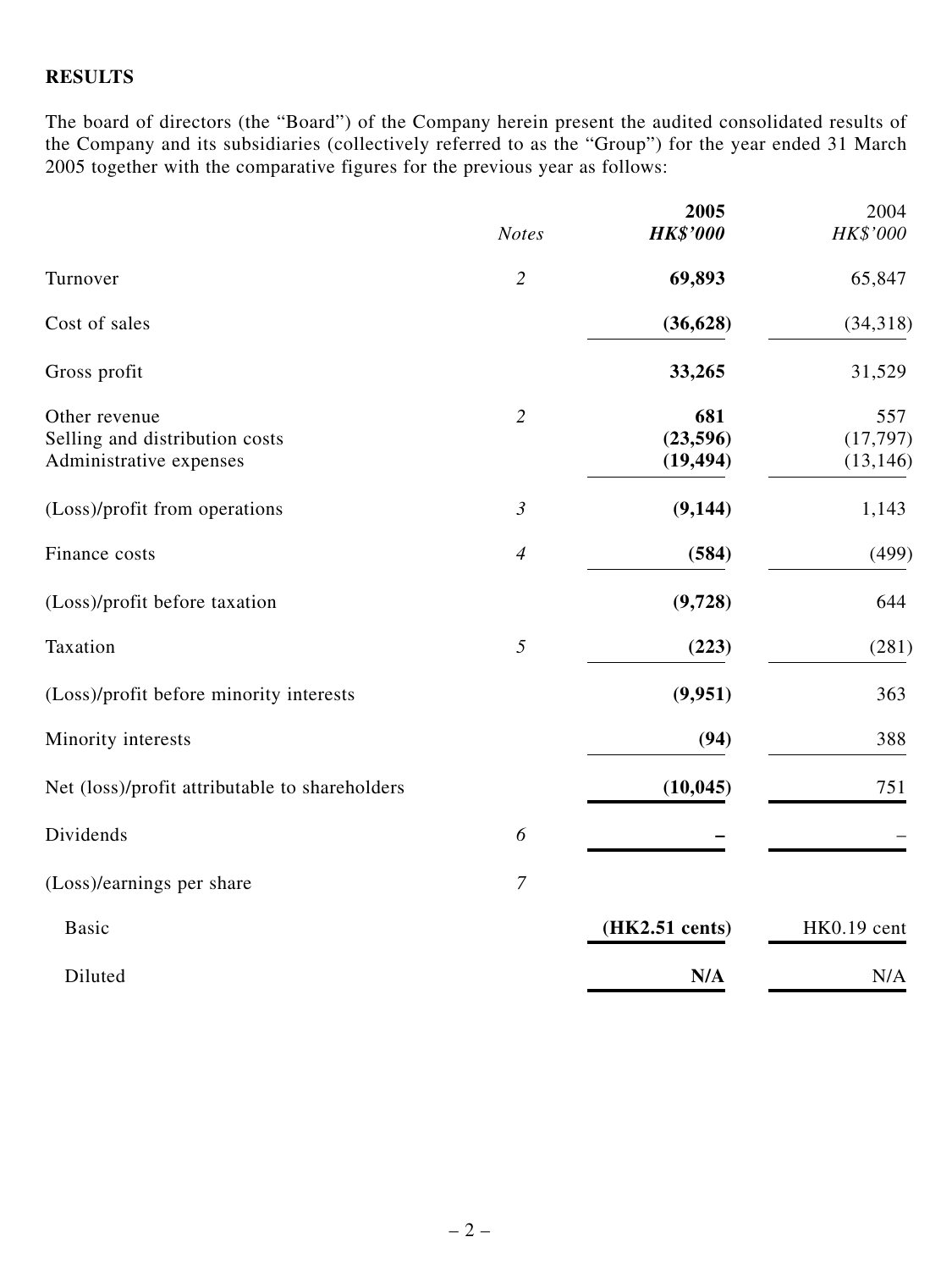*Notes:*

#### **1. BASIS OF PREPARATION**

The Company was incorporated in the Cayman Islands on 10 January 2002 as an exempted company with limited liability under the Companies Law (2001 Second Revision) of the Cayman Islands.

The financial statements have been prepared in accordance with accounting principles generally accepted in Hong Kong and comply with accounting standards issued by the Hong Kong Institute of Certified Public Accountants ("HKICPA"). They have been prepared under the historical cost convention.

The HKICPA has issued a number of new and revised Hong Kong Financial Reporting Standards and Hong Kong Accounting Standards ("new HKFRSs") which are effective for accounting periods beginning on or after 1 January 2005. The Group has not early adopted these new HKFRSs in the financial statements for the year ended 31 March 2005. The Group has already commenced an assessment of the impact of these new HKFRSs but is not yet in a position to state whether these new HKFRSs would have a significant impact on its results of operations and financial position.

#### **2. TURNOVER AND REVENUE**

Turnover represents the net invoiced value of goods sold after allowances for returns and trade discounts. All significant transactions amongst the companies comprising the Group have been eliminated on consolidation.

|                 | 2005            | 2004     |
|-----------------|-----------------|----------|
|                 | <b>HK\$'000</b> | HK\$'000 |
| Turnover        |                 |          |
| Sales           | 69,893          | 65,847   |
| Other revenue   |                 |          |
| Interest income | 58              | 17       |
| Exchange gains  | 216             |          |
| Sundry income   | 407             | 540      |
|                 | 681             | 557      |
| Total revenue   | 70,574          | 66,404   |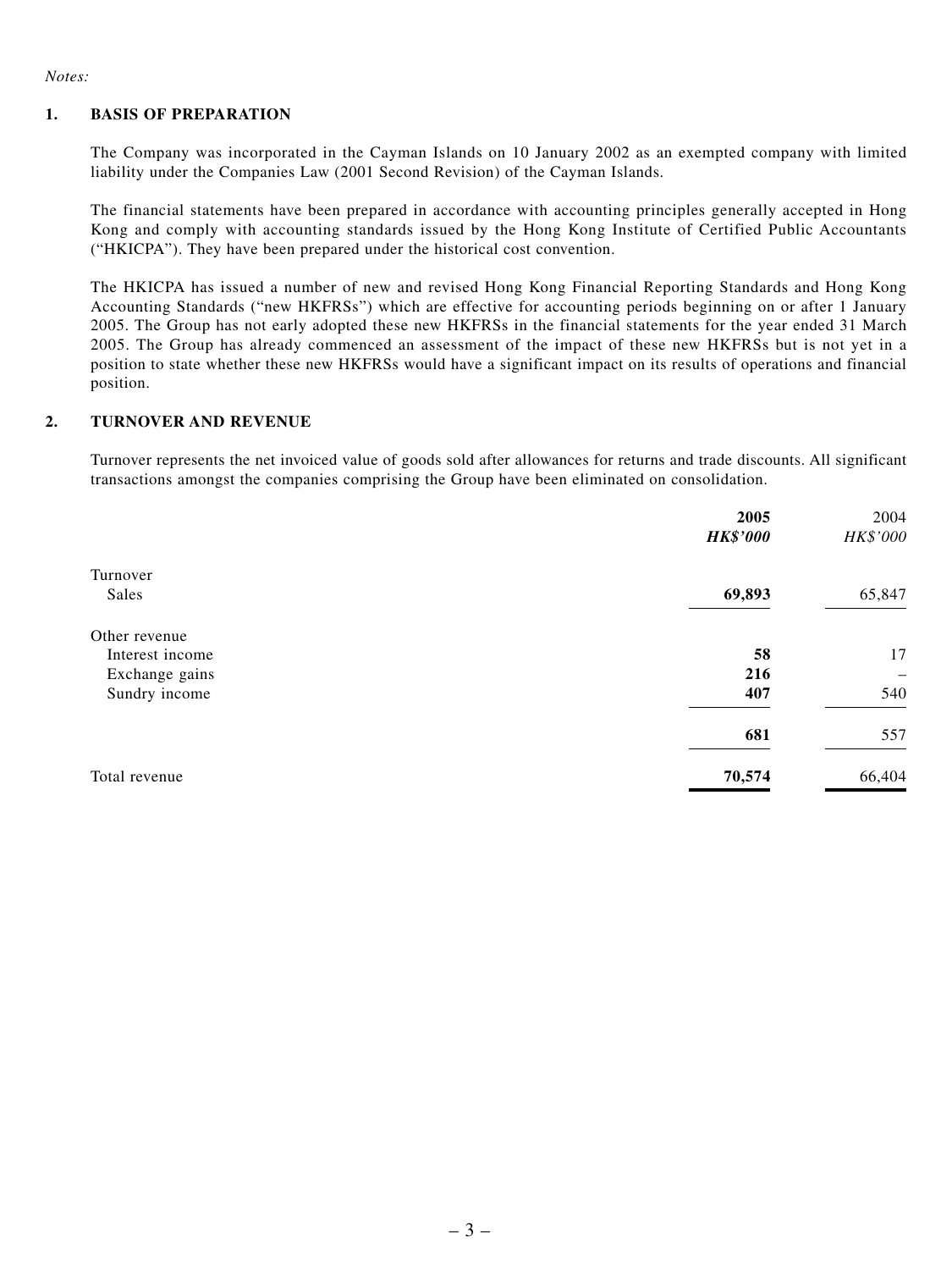#### **3. (LOSS)/PROFIT FROM OPERATIONS**

The Group's (loss)/profit from operations is arrived at after crediting and charging the following:

|                                                                          | 2005<br><b>HK\$'000</b> | 2004<br>HK\$'000 |
|--------------------------------------------------------------------------|-------------------------|------------------|
| Crediting:                                                               |                         |                  |
| Interest income                                                          | 58                      | 17               |
| Recovery of bad debts                                                    | 249                     |                  |
| Exchange gains                                                           | 216                     | 56               |
| Charging:                                                                |                         |                  |
| Auditors' remuneration                                                   | 230                     | 270              |
| Bad debts written off                                                    | 2,190                   |                  |
| Cost of inventories sold                                                 | 36,628                  | 34,318           |
| Depreciation                                                             | 1,742                   | 1,498            |
| Directors' remuneration                                                  | 1,044                   | 1,092            |
| Provision for impairment loss of other investments                       | 3,500                   |                  |
| Loss on disposals of fixed assets                                        | 1,041                   |                  |
| Minimum lease payments under operating                                   |                         |                  |
| lease rentals for land and buildings                                     | 10,822                  | 9,188            |
| Staff costs (excluding directors' remuneration)                          |                         |                  |
| Salaries                                                                 | 11,362                  | 8,953            |
| Pension scheme contributions                                             | 340                     | 267              |
| <b>FINANCE COSTS</b>                                                     |                         |                  |
|                                                                          | 2005                    | 2004             |
|                                                                          | <b>HK\$'000</b>         | <b>HK\$'000</b>  |
| Interest on bank loans and overdrafts wholly repayable within five years | 584                     | 499              |

#### **5. TAXATION**

Hong Kong profits tax has been provided at the rate of 17.5% (2004: 17.5%) on the estimated assessable profits arising in Hong Kong during the year. Taxes on profits assessable in other jurisdictions have been calculated at the rates of tax prevailing in the places in which the Group operates, based on existing legislation, interpretation and practices in respect thereof.

The amount of taxation in the consolidated profit and loss account represents:

|                                | 2005            |                   |
|--------------------------------|-----------------|-------------------|
|                                | <b>HK\$'000</b> | HK\$'000          |
| Hong Kong                      |                 |                   |
| Current year                   | <b>150</b>      | 281               |
| Under provision in prior years | 73              | $\qquad \qquad -$ |
| Other jurisdictions            |                 |                   |
| Tax charge for the year        | 223             | 281               |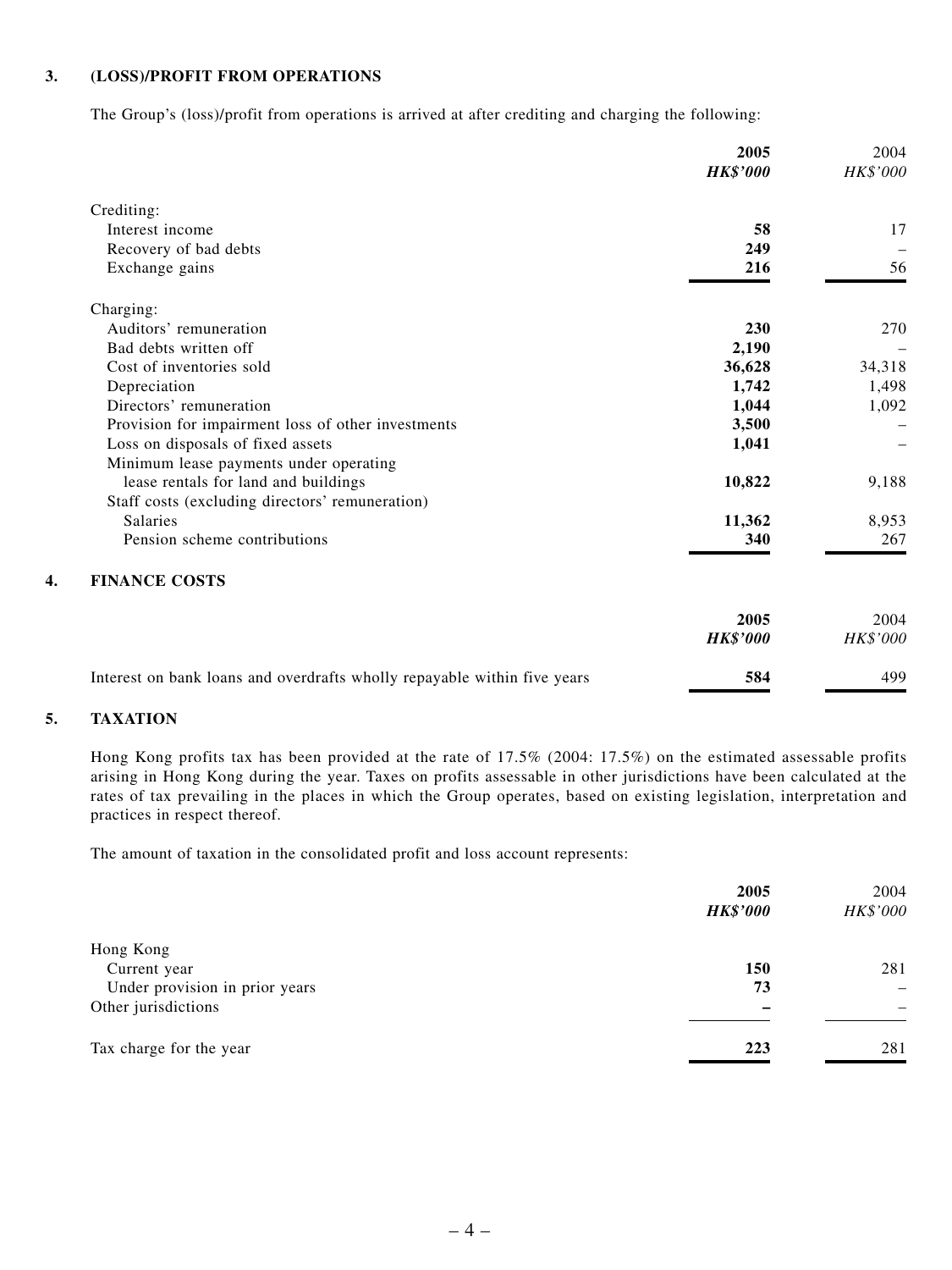The provision for the year can be reconciled from taxation based on the (loss)/profit per income statement as follows:–

|                                                          | 2005            | 2004     |
|----------------------------------------------------------|-----------------|----------|
|                                                          | <b>HK\$'000</b> | HK\$'000 |
| (Loss)/profit before taxation                            | (9,728)         | 644      |
| Tax at the domestic tax rate of $17.5\%$ (2004: 17.5%)   | (1,702)         | 113      |
| Tax effect on non-deductible expenses                    | 965             | 434      |
| Tax effect on non-taxable revenue                        | (170)           | (158)    |
| Tax effect on accelerated depreciation allowance         | 78              | (82)     |
| Tax effect on prior year's tax losses utilised this year | (41)            |          |
| Tax effect on unused tax losses not recognised           | 1,020           |          |
| Under provision in prior years                           | 73              |          |
| Others                                                   |                 | (26)     |
| Tax charge for the year                                  | 223             | 281      |

#### **6. DIVIDENDS**

No dividends have been paid or declared by the Company during the year (2004: Nil).

#### **7. (LOSS)/EARNINGS PER SHARE**

Basic (loss)/earnings per share is calculated based on the loss attributable to shareholders of HK\$10,045,000 (2004: earnings of HK\$751,000) and on the weighted average number of 400,000,000 shares in issue during the year (2004: 400,000,000 shares).

Diluted (loss)/earnings per share is not presented as there are no diluting events during the year.

#### **8. SEGMENT INFORMATION**

The Group's operating businesses are structured and managed separately, according to the nature of their operations and the products and services they provided. Each of the Group's business segments represents a strategic business unit that offers products and services which are subject to risks and returns that are different from those of other business segments. Details of the business segments are summarised as follows:

- (a) the retail segment represents the selling of bags and accessories via retail shops and department store counters;
- (b) the wholesale segment represents the selling of bags and accessories via overseas agents and distributors; and
- (c) the corporate segment represents investment holding.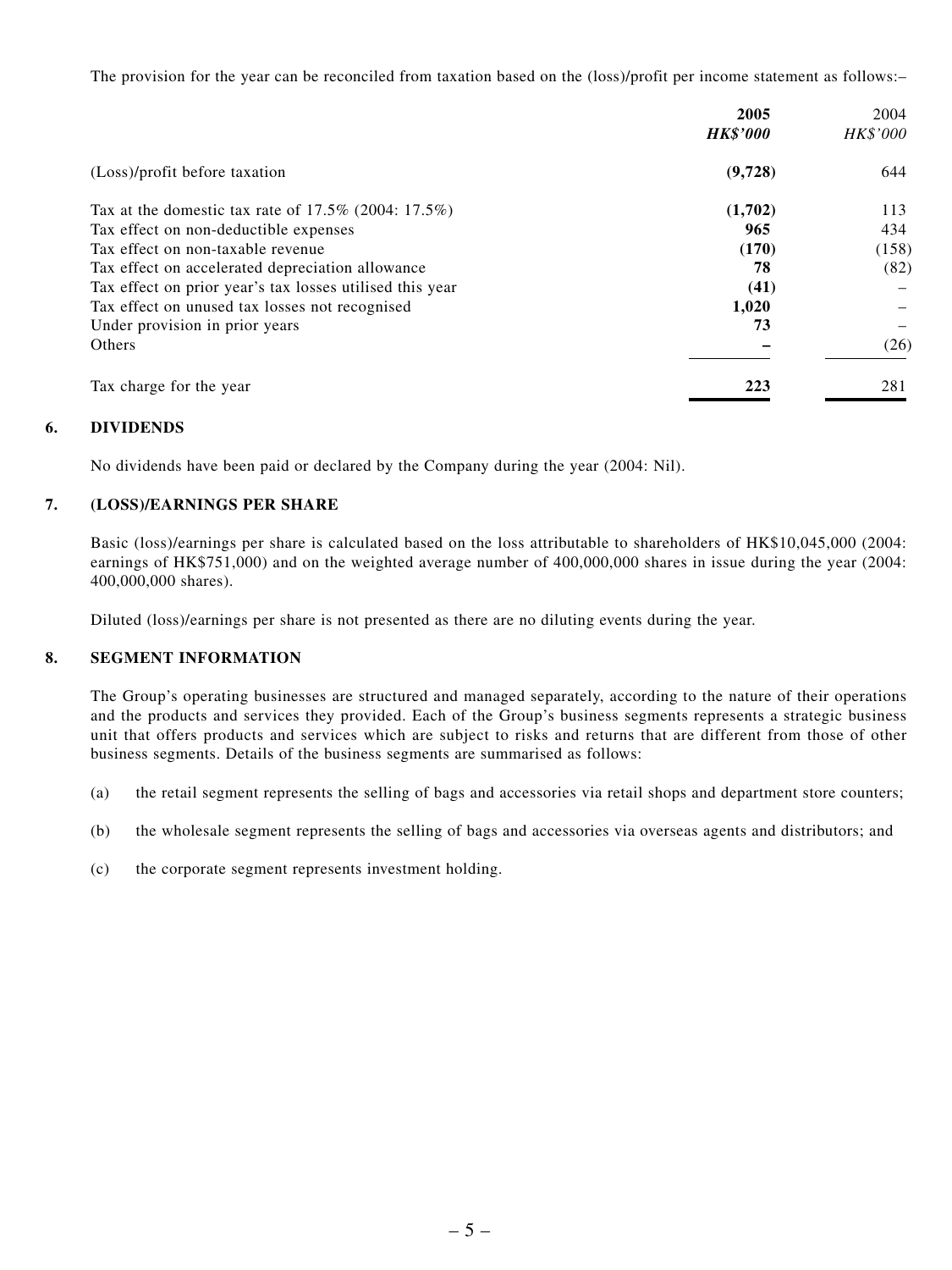### **(i) Business segments**

The following tables present revenue, results and certain assets, liabilities and expenditure information for the Group's business segments:

|                                                                      | Retail                  |                  |                                | Wholesale                       |                         |                               | Consolidated            |                  |  |
|----------------------------------------------------------------------|-------------------------|------------------|--------------------------------|---------------------------------|-------------------------|-------------------------------|-------------------------|------------------|--|
|                                                                      | 2005<br><b>HK\$'000</b> | 2004<br>HK\$'000 | 2005<br><b>HK\$'000</b>        | 2004<br>HK\$'000                | 2005<br><b>HK\$'000</b> | Corporate<br>2004<br>HK\$'000 | 2005<br><b>HK\$'000</b> | 2004<br>HK\$'000 |  |
| Segment revenue:<br>Sales to external customers                      | 45,028                  | 34,840           | 24,865                         | 31,007                          |                         |                               | 69,893                  | 65,847           |  |
| Segment results                                                      | 7,637                   | 6,558            | (3, 457)                       | 2,637                           | (13, 324)               | (8,052)                       | (9, 144)                | 1,143            |  |
| Finance costs                                                        |                         |                  |                                |                                 |                         |                               | (584)                   | (499)            |  |
| (Loss)/profit before tax<br>Taxation                                 |                         |                  |                                |                                 |                         |                               | (9,728)<br>(223)        | 644<br>(281)     |  |
| (Loss)/profit before minority<br>interests<br>Minority interests     |                         |                  |                                |                                 |                         |                               | (9,951)<br>(94)         | 363<br>388       |  |
| Net (loss)/profit attributable<br>to shareholders                    |                         |                  |                                |                                 |                         |                               | (10, 045)               | 751              |  |
| <b>BALANCE SHEET</b>                                                 |                         |                  |                                |                                 |                         |                               |                         |                  |  |
| <b>ASSETS</b><br>Segment assets<br>Unallocated assets                | 8,547                   | 5,728            | 10,504                         | 15,414                          | 7,517                   | 16,185                        | 26,568                  | 37,327           |  |
| Total assets                                                         |                         |                  |                                |                                 |                         |                               | 26,568                  | 37,327           |  |
| <b>LIABILITIES</b><br>Segment liabilities<br>Unallocated liabilities | 66                      | 20<br>$\equiv$   | 27<br>$\overline{\phantom{0}}$ | 189                             | 14,547                  | 15,239                        | 14,640                  | 15,448           |  |
| Total liabilities                                                    |                         |                  |                                |                                 |                         |                               | 14,640                  | 15,448           |  |
| Other segment information:<br>Depreciation<br>Capital expenditure    | 635<br>941              | 376<br>414       | 911<br>527                     | 501<br>$\overline{\phantom{0}}$ | 196<br>242              | 621<br>195                    | 1,742<br>1,710          | 1,498<br>609     |  |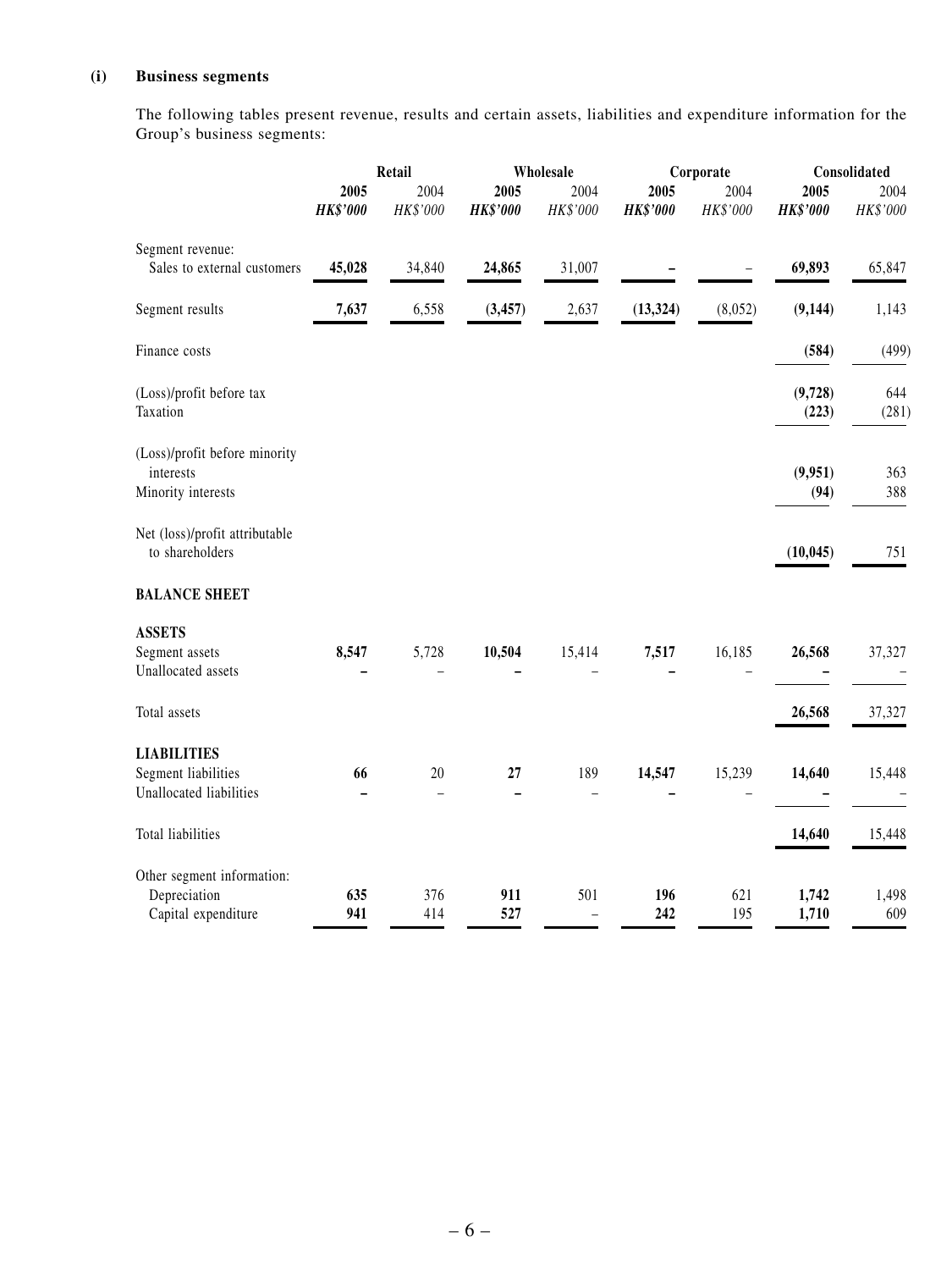#### **(ii) Geographical segments**

The following table presents revenue, certain assets and expenditure information for the Group's geographical segments.

|                             |                 |                |                 | People's Republic<br>of China ("PRC")<br>(not including |                 |                 |                 |                          |                 |               |                 |              |
|-----------------------------|-----------------|----------------|-----------------|---------------------------------------------------------|-----------------|-----------------|-----------------|--------------------------|-----------------|---------------|-----------------|--------------|
|                             |                 | Hong Kong, SAR |                 | Hong Kong, SAR)                                         |                 | Taiwan          |                 | Singapore                |                 | <b>Others</b> |                 | Consolidated |
|                             | 2005            | 2004           | 2005            | 2004                                                    | 2005            | 2004            | 2005            | 2004                     | 2005            | 2004          | 2005            | 2004         |
|                             | <b>HK\$'000</b> | HK\$'000       | <b>HK\$'000</b> | HK\$'000                                                | <b>HK\$'000</b> | <b>HK\$'000</b> | <b>HK\$'000</b> | <b>HK\$'000</b>          | <b>HK\$'000</b> | HK\$'000      | <b>HK\$'000</b> | HK\$'000     |
| Segment revenue:            |                 |                |                 |                                                         |                 |                 |                 |                          |                 |               |                 |              |
| Sales to external customers | 51,660          | 48,059         | 3,087           | 4,257                                                   | 12,442          | 10,340          | 1,876           | 1,755                    | 828             | 1,436         | 69,893          | 65,847       |
| Other segment information:  |                 |                |                 |                                                         |                 |                 |                 |                          |                 |               |                 |              |
| Segment assets              | 16.015          | 27,296         | 7.019           | 7.426                                                   | 3,442           | 2,605           | 92              | $\overline{\phantom{m}}$ |                 | -             | 26,568          | 37,327       |
| Capital expenditure         | 935             | 547            | 527             | $\overline{\phantom{a}}$                                | 248             | 62              | -               | -                        |                 | -             | 1,710           | 609          |

#### **9. RESERVE MOVEMENTS**

|                          | <b>Share</b><br>premium<br>HK\$'000 | Retained<br>earnings/<br>(Accumulated<br>losses)<br>HK\$'000 | <b>Total</b><br>HK\$'000 |
|--------------------------|-------------------------------------|--------------------------------------------------------------|--------------------------|
| Balance at 1 April 2003  | 13,703                              | 3,398                                                        | 17,101                   |
| Net profit for the year  |                                     | 751                                                          | 751                      |
| Balance at 1 April 2004  | 13,703                              | 4,149                                                        | 17,852                   |
| Net loss for the year    |                                     | (10,045)                                                     | (10,045)                 |
| Balance at 31 March 2005 | 13,703                              | (5,896)                                                      | 7,807                    |

#### **MANAGEMENT DISCUSSION AND ANALYSIS**

#### **General**

The Group is principally engaged in retail and wholesale of bags and accessories under its **FX CREATIONS** brandname. The bags sold by the Group consist principally of business bags, sports bags, backpacks, handbags and wallets. The accessories sold by the Group include belts, watches, spectacles and umbrellas.

The Group also sells its products to agents and distributors for distribution and resale in the PRC, Taiwan, Singapore, Malaysia, Indonesia, Thailand, Australia, New Zealand, Korea, Japan and Europe markets.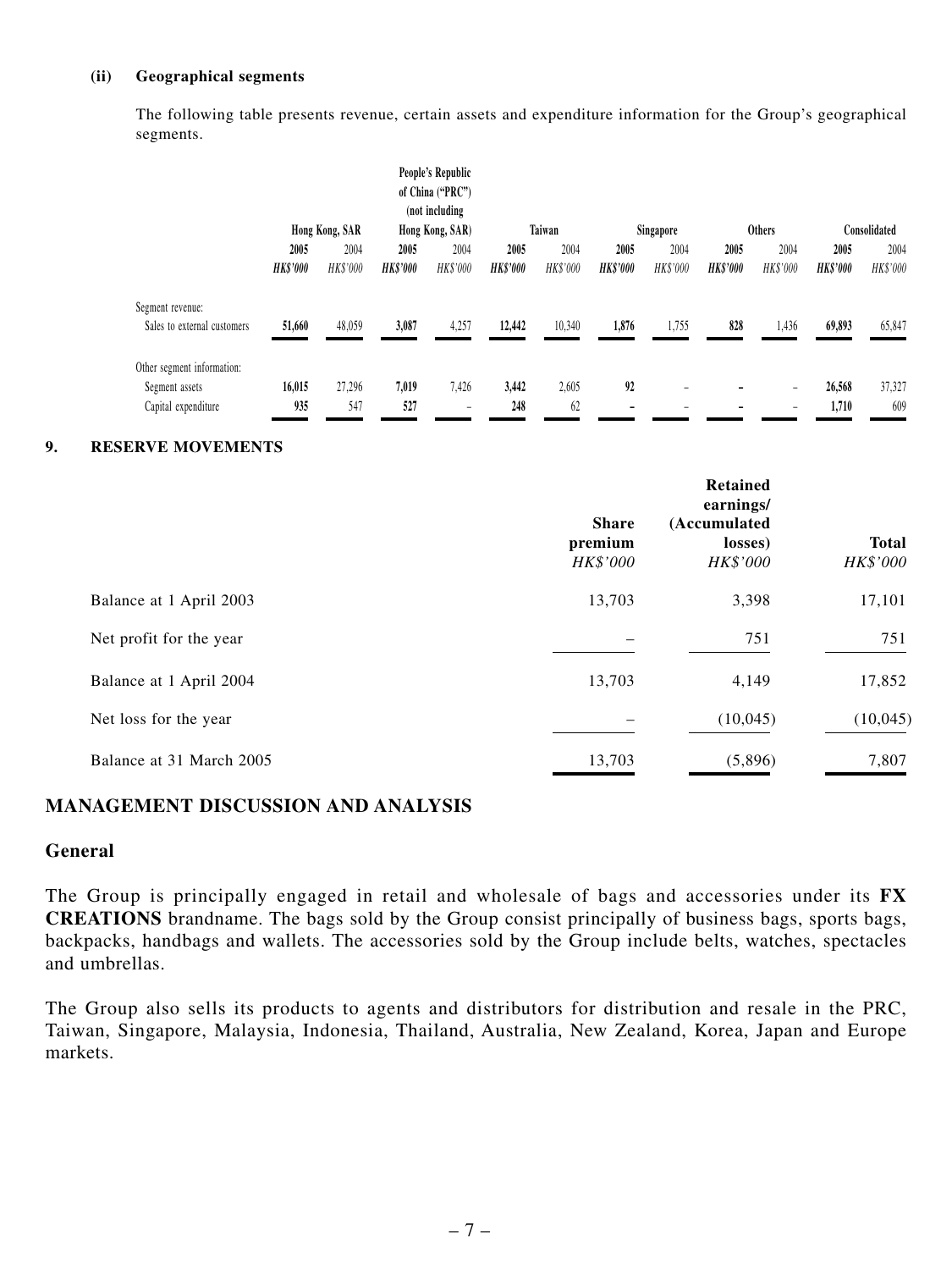### **Market Overview**

The retail environments in Hong Kong enjoyed a robust year last year due to the influx of visitors from PRC as a result of the new policy on the granting of visas to individuals visiting Hong Kong. The Group achieved an increase in retail sales of approximately 29.2% in the year under review. The Group will continue to introduce new and innovative designs and products at competitive prices, coupled with the various attractive promotion strategies, to boost its retail sales.

However, the Group recorded a decrease in wholesale sales by approximately 19.8% in the year under review compared to the previous corresponding year mainly due to lower orders from existing customers and decrease in average selling price.

As a result of the above, overall sales increased by approximately 6.1%.

### **Business Overview**

During the year ended 31 March 2005, the Group opened 9 retail outlets and closed 1 retail outlet in Hong Kong. 3 retail outlets were opened and 1 retail outlet was closed in Taiwan. The retail outlets were closed because of the expiry of the leases and the Group considered it is not economically feasible to renew the leases.

The Group continued to identify potential new agents in new areas but no new agency agreement was signed during the year ended 31 March 2005. The Group is finalising its partnership agreements with agents in Thailand and Korea.

Despite the increase in the overall sales, a net loss of approximately HK\$10,045,000 was recorded in the year under review. The losses were mainly attributed to increase in the rental expenses, increase in the cost of the sales staff, provision for impairment of investments, losses from disposals of fixed assets and write-off of bad debts.

The Group continued to conduct various marketing and promotion activities including advertising campaigns such as billboards, brochures and road shows to promote the Group's profile and the FX CREATIONS members club. The Group also participated in promotion activities with credit card issuers, retail chain store and television programme to promote and strengthen its brand loyalty.

### **FINANCIAL REVIEW**

### **Results**

For the year ended 31 March 2005, the Group recorded a turnover of approximately HK\$69,893,000 (2004: approximately HK\$65,847,000), representing an increase of approximately 6.1% as compared to the previous corresponding year. The increase in turnover was attributed to the increase in sales in the retail outlets both in Hong Kong and Taiwan by approximately 33.0% and 20.3% respectively. The increase in sales in the retail outlets was, however, reduced by the decrease in wholesale sales by approximately 19.8% due to decrease in orders from existing customers and decrease in average selling price making the overall increase in turnover to approximately 6.1%.

Net loss attributable to shareholders for the year ended 31 March 2005 amounted to approximately HK\$10,045,000 as compared to net profit attributable to shareholders of approximately HK\$751,000 for the year ended 31 March 2004. The losses were mainly attributed to increase in the rental expenses, increase in the cost of the sales staff, provision for impairment of investments, losses from disposals of fixed assets and write-off of bad debts.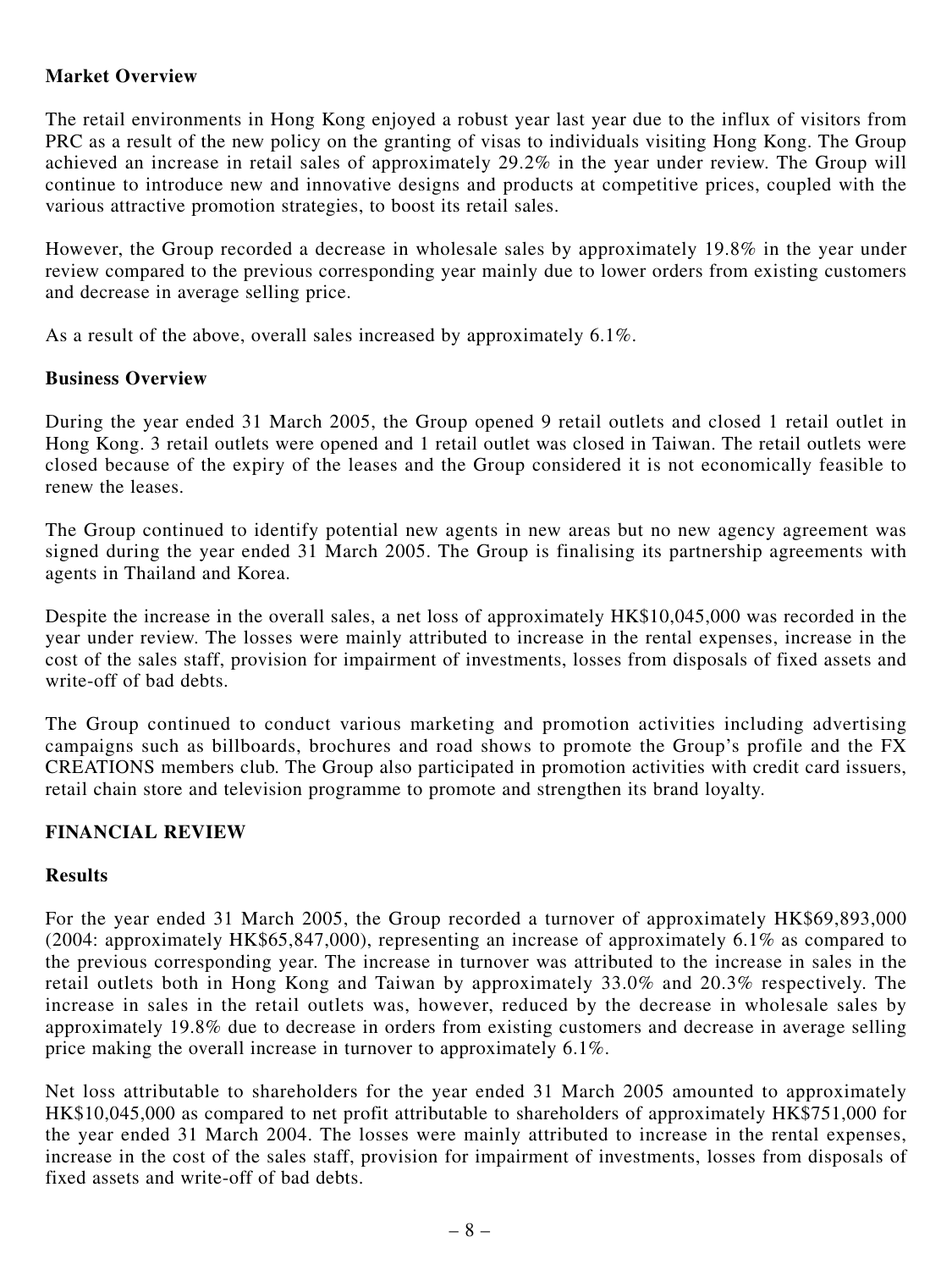### **Liquidity, financial resources and capital structure**

During the year, the Group financed its operations with its own working capital and bank borrowings, which was approximately HK\$9,738,000 as at 31 March 2005 (2004: approximately HK\$9,483,000).

As at 31 March 2005, the Group had net current assets of approximately HK\$3,209,000 (2004: approximately HK\$10,173,000) including bank and cash balances of approximately HK\$1,527,000 (2004: approximately HK\$6,765,000) and pledged bank deposits of approximately HK\$2,742,000 (2004: approximately HK\$3,567,000).

At 31 March 2005, the Group had total available banking facilities of approximately HK\$14,887,000 (2004: approximately HK\$16,343,000) which were supported by the following:

- (i) the pledge of bank deposits of approximately HK\$2,742,000 (2004: approximately HK\$3,567,000);
- (ii) corporate guarantee executed by the Company totaling HK\$12,253,000 (2004: HK\$14,873,000); and
- (iii) the pledge of certain assets of a subsidiary of the Company amounting to HK\$1,764,000 (2004: HK\$934,000).

As at 31 March 2005, the gearing ratio (defined as the ratio between total bank borrowings and total assets) was approximately 0.37 (2004: 0.25). The Group has no fixed interest bank borrowing. All the bank borrowings were denominated in Hong Kong ("HK") dollars.

As at 31 March 2005, the Group has outstanding bank borrowings of approximately HK\$9,738,000 (2004: approximately HK\$9,483,000). The bank borrowings comprised secured bank overdrafts of approximately HK\$3,810,000 (2004: approximately HK\$3,644,000), secured bills payable of approximately HK\$4,381,000 (2004: approximately HK\$3,556,000) and secured bank loans of approximately HK\$1,547,000 (2004: approximately HK\$2,283,000). As at 31 March 2005, approximately HK\$9,738,000 (2004: approximately HK\$8,880,000) was repayable within one year and no balance (2004: approximately HK\$603,000) was repayable in the second year.

The shares of the Company were listed on GEM on 21 May 2002. There has been no change in the capital structure of the Company since that day.

### **Significant investments**

Other than the investment in a company listed in Hong Kong detailed in note 15 to the financial statements in the annual report of the Company, as at 31 March 2005, there was no other significant investment held by the Group. A provision of HK\$3,500,000 has been made for the impairment in value during the year.

### **Material acquisitions or disposals of subsidiaries and affiliated companies**

There were no material acquisitions or disposals of subsidiaries and affiliated companies during the year.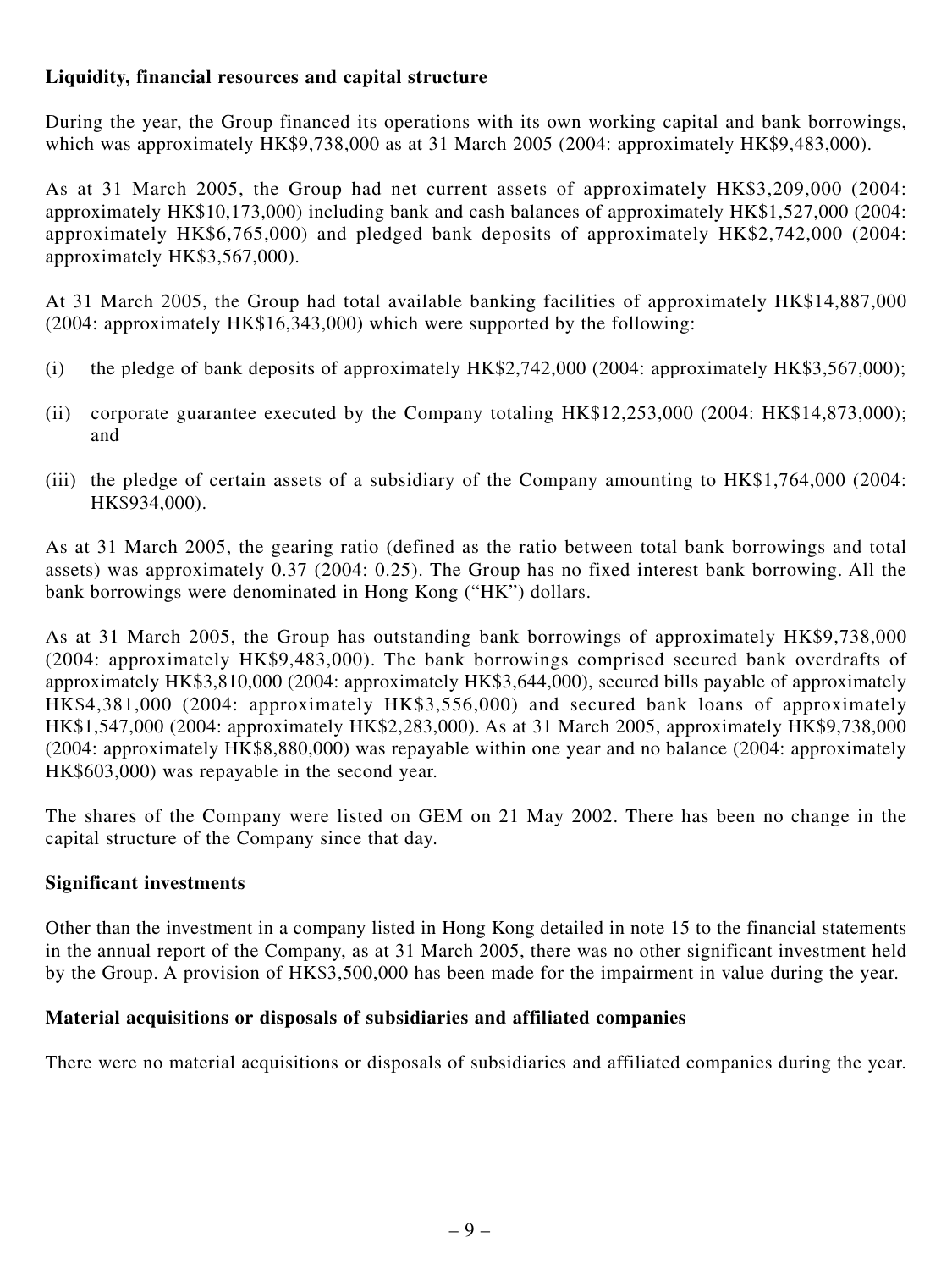### **Contingent liabilities**

As at 31 March 2005, the Group had the following contingent liabilities:

|                              | 2005<br><b>HK\$'000</b> | 2004<br>HK\$'000 |
|------------------------------|-------------------------|------------------|
| Bills discount with recourse | 76                      | 100              |

As at 31 March 2005, the Company had provided guarantees for banking facilities granted to and utilised by subsidiaries of approximately HK\$9,738,000 (2004: approximately HK\$9,483,000).

#### **Lease and contracted commitments**

The Group leases certain of its office premises, warehouses, retail shops and department store counters under non-cancellable operating lease arrangements with lease terms ranging from one to three years.

As at 31 March 2005, the Group had total future minimum lease payments in respect of non-cancellable operating leases for land and buildings falling due as follows:

|                                         | 2005<br><b>HK\$'000</b> | 2004<br>HK\$'000 |
|-----------------------------------------|-------------------------|------------------|
| Within one year                         | 8,498                   | 4,068            |
| In the second to fifth years, inclusive | 3,582                   | 2,793            |
|                                         | 12,080                  | 6,861            |

At the balance sheet date, the Group had no contracted commitment in respect of licence fee (2004: approximately HK\$137,000).

#### **Foreign exchange exposure**

The Group's income and expenditure during the year ended 31 March 2005 were denominated in United States ("US") dollars, HK dollars and New Taiwanese ("NT") dollars, and most of the assets and liabilities as at 31 March 2005 were denominated in HK dollars and NT dollars. Accordingly, the Board is of the view that, to certain extent, the Group is exposed to foreign currency exchange risk. For the US dollars foreign exchange exposure, the Board believes the exposure is small as the exchange rate of US dollars to HK dollars is comparatively stable. However, the Group is exposed to NT dollars foreign exchange exposure and fluctuation of exchange rates of NT dollars against HK dollars could affect the Group's results of operations. During the year, no hedging transaction or arrangement was made.

#### **Treasury policies**

The Group adopts a conservative approach towards its treasury policies. The Group strives to reduce exposure to credit risk by performing ongoing credit evaluations of the financial conditions of its customers. To manage liquidity risk, the Board closely monitors the Group's liquidity position to ensure that the liquidity structure of the Group's assets, liabilities and commitments can meet its funding requirements.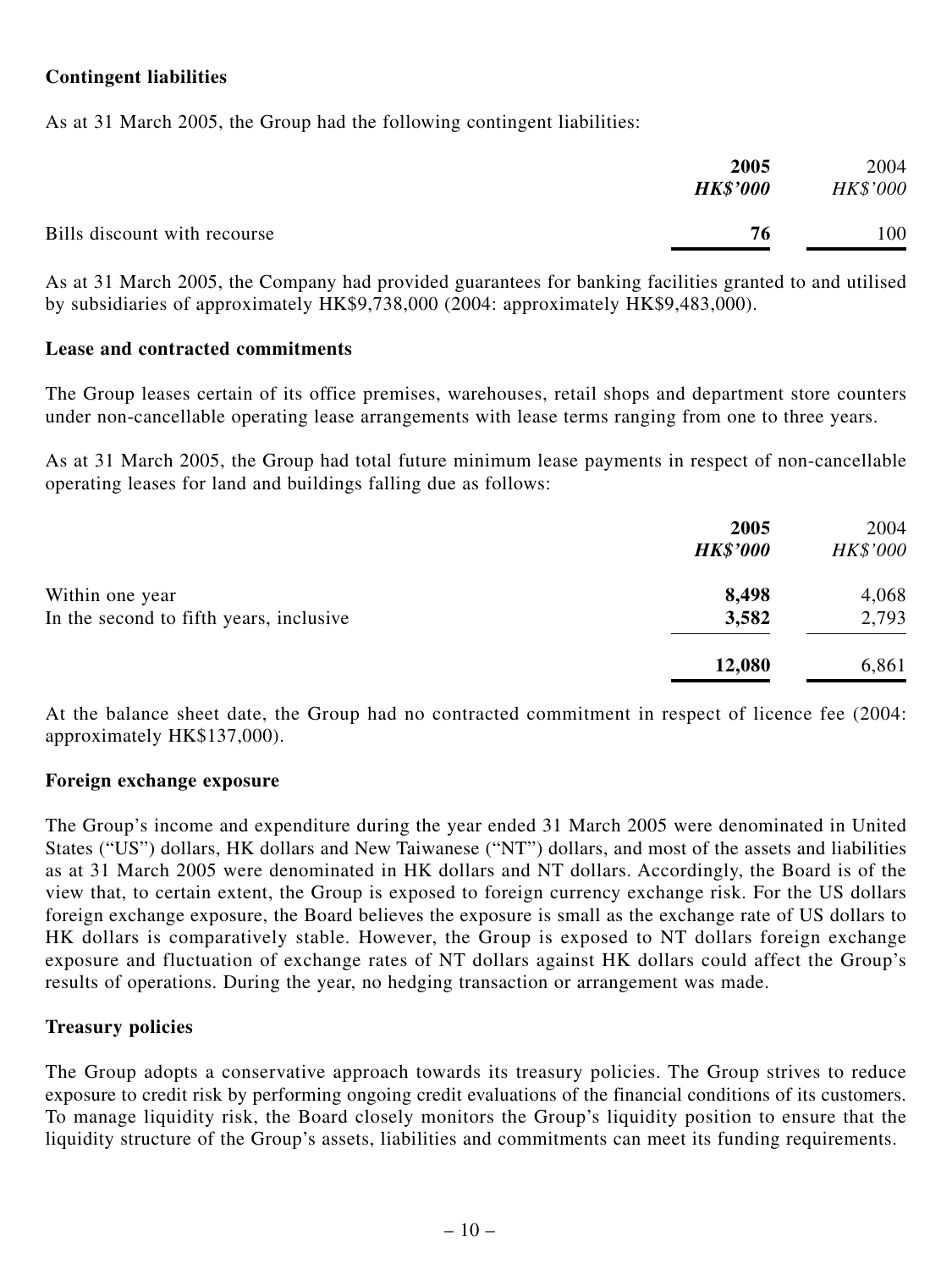### **Segment information**

#### *Business segments*

|                       | 2005<br><b>HK\$'000</b> | 2004<br>HK\$'000 |
|-----------------------|-------------------------|------------------|
| Retail sales          | 45,028                  | 34,840           |
| Wholesale sales       | 24,865                  | 31,007           |
|                       | 69,893                  | 65,847           |
| Geographical segments |                         |                  |
| PRC:                  |                         |                  |
| Hong Kong, SAR        | 51,660                  | 48,059           |
| Elsewhere             | 3,087                   | 4,257            |
| Taiwan                | 12,442                  | 10,340           |
| Singapore             | 1,876                   | 1,755            |
| Others                | 828                     | 1,436            |
|                       | 69,893                  | 65,847           |

#### *Business segments*

Retail sales

Retail sales increased by approximately 29.2%, as compared to the previous corresponding year, to approximately HK\$45,028,000 (2004: approximately HK\$34,840,000). The increase was attributed to the increase in sales in the retail outlets both in Hong Kong and Taiwan by approximately 33.0% and 20.3% respectively.

#### Wholesale sales

Wholesale sales comprised sales to agents and sales to distributors.

Sales to agents decreased by approximately 19.0%, as compared to the previous corresponding year, to approximately HK\$5,337,000 (2004: approximately HK\$6,591,000). The decrease was mainly attributed to the decrease in sales to the agents in the PRC.

Sales to distributors decreased by approximately 20.0%, as compared to the previous corresponding year, to approximately HK\$19,528,000 (2004: approximately HK\$24,416,000). The decrease was mainly attributed to the decrease in orders from existing customers and decrease in average selling price.

#### *Geographical segments*

For the year ended 31 March 2005, sales in Hong Kong increased by approximately 7.5% as compared to the previous corresponding year. The increase was mainly attributed to the increase in sales in the retail outlets in Hong Kong.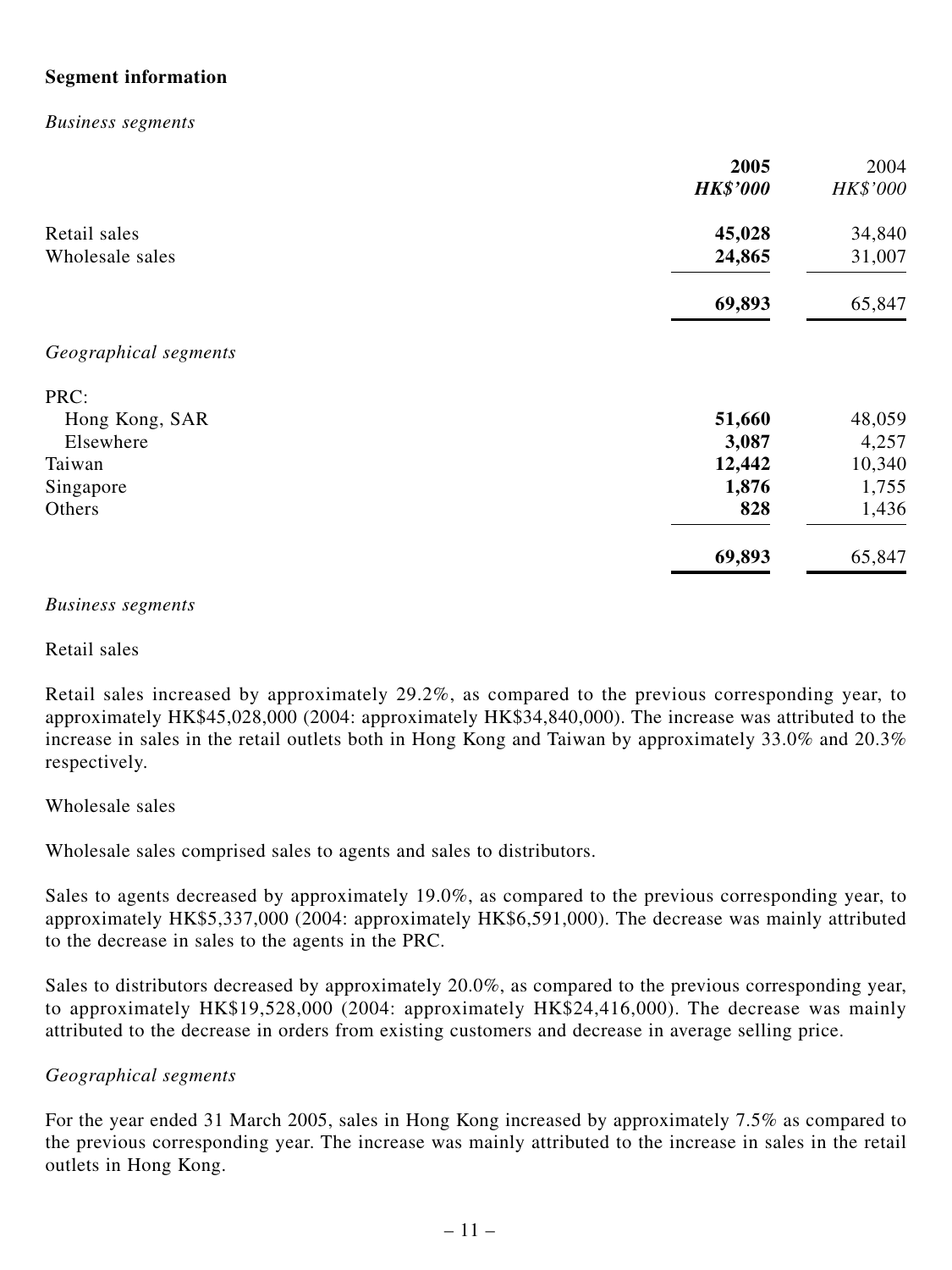For the year ended 31 March 2005, sales to elsewhere in the PRC decreased by approximately 27.5% as compared to the previous corresponding year. The decrease was mainly attributed to the decrease in sales to the Group's agents in the PRC.

For the year ended 31 March 2005, sales to Taiwan increased by approximately 20.3% as compared to the previous corresponding year. The increase was mainly attributed to the increase in sales in the retail outlets in Taiwan.

For the year ended 31 March 2005, sales to Singapore increased by approximately 6.9% as compared to the previous corresponding year. The increase was attributed to the increase in sales to the Group's agent in Singapore.

For the year ended 31 March 2005, sales to other countries decreased by approximately 42.3% as compared to the previous corresponding year. The decrease was mainly attributed to the decrease in orders from countries other than above.

Please refer to note 3 to the financial statements in the annual report of the Company for details on business and geographical segments.

### **Future plans for material investments and expected source of funding**

Details for the Group's future plans for material investments or capital assets and their expected source of funding have been stated in the Prospectus under the sections headed "Statement of Business Objectives" and "Reasons for the Share Offer and the Use of Proceeds" respectively. Other than those disclosed therein and under sections headed "Comparison of Business Objectives with Actual Business Progress" and "Use of Proceeds" in this announcement, the Group did not have any other plans for material investments or capital assets. However, the Group is constantly looking for opportunities for investments or capital assets to enhance shareholders' value.

### **Employees and remuneration policies**

As at 31 March 2005, the Group had 137 (2004: 108) employees, including directors. Total staff costs (including directors' emoluments) were approximately HK\$12,746,000 for the year ended 31 March 2005 (2004: approximately HK\$10,312,000). Remuneration is determined with reference to market terms and the performance, qualification and experience of individual employee. Year-end bonus based on individual performance will be paid to employees as recognition of and reward for their contributions. Other benefits include contributions to statutory mandatory provident fund scheme to its employees in Hong Kong. To date, no share options have been granted to employees.

### **PROSPECTS**

Tourism has been an important hub for driving the growth of Hong Kong economy in the past year and will continue to be so in the coming year. With the continued influx of visitors, especially from the PRC, which brings with it huge spending power, the Board believes the strategy forward for the retail market is to capture the spending from these PRC visitors. The Group will continue to broaden its product base in introducing more new innovative designs and products and to keep up with the corporate image and to maintain consumer's interests in the products of the Group. The Group will also continue to implement various attractive marketing and promotion activities, such as event sponsorship, and strategies to promote the Group's brandname and to boost sales. In the meantime, the Group will also implement various costs control measures. On the wholesale side, the Group will continue to identify agents and distributors to target overseas markets.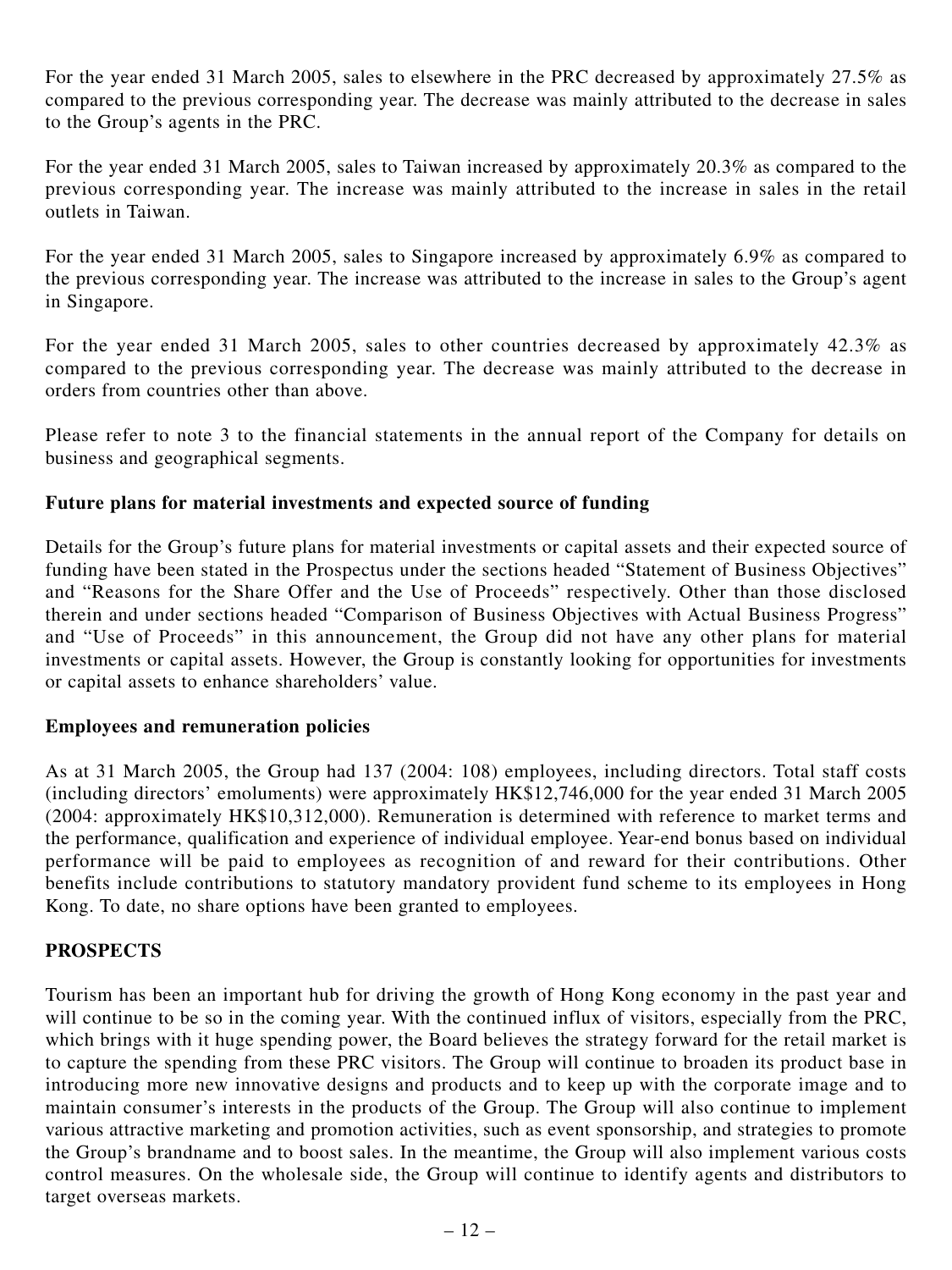To improve its financial results of the Group, the Group will rationalise its operation by reducing its administrative expenses by appointing distributors to handle its retail outlets. At the same time, the Group will also look for opportunities to diversify its business in order to increase its source of revenue. The Group will also assess the economic efficiency of its assets and may reallocate the assets where appropriate.

The Group will also continue to work towards its objective of promoting **FX CREATIONS** to be a brandname for stylish bags and lifestyle consumer products in the world market. With this in mind, the Group is confident of meeting the challenges ahead.

### **COMPARISON OF BUSINESS OBJECTIVES WITH ACTUAL BUSINESS PROGRESS**

The following is a summary of the actual progress of the Group compared with the business objectives set out in the prospectus issued by the Company dated 8 May 2002 ("Prospectus") for the period from 1 October 2004 to 31 March 2005 (the "Review Period").

| According to the business objectives as stated<br>in the Prospectus                                       | <b>Actual business progress in the Review Period</b>                                                                                                                                                                                                                                                      |
|-----------------------------------------------------------------------------------------------------------|-----------------------------------------------------------------------------------------------------------------------------------------------------------------------------------------------------------------------------------------------------------------------------------------------------------|
| Sales and marketing:<br>Open new retail outlets in Hong Kong and Taiwan                                   | As at 31 March 2005, there were 18 retail outlets in<br>Hong Kong which consisted of 7 retail shops and 11<br>department store counters, and 11 retail outlets in<br>Taiwan.                                                                                                                              |
|                                                                                                           | During the Review Period, 2 retail outlets were<br>opened and 1 retail outlet was closed in Hong Kong.<br>3 retail outlets were opened in Taiwan.                                                                                                                                                         |
|                                                                                                           | The Group continued to identify new retail outlet<br>premises in Hong Kong and Taiwan.                                                                                                                                                                                                                    |
| Enter into partnerships with new agents<br>in new areas                                                   | The Group continued on the lookout of potential new<br>agents in new areas and is finalising its partnership<br>agreements with agents in Thailand and Korea.                                                                                                                                             |
| <b>Conduct advertising campaigns:</b>                                                                     |                                                                                                                                                                                                                                                                                                           |
| Billboards, advertisement on transportations,<br>road shows, participation in promotions,<br>sponsorships | The Group continued to conduct advertising<br>campaigns such as billboards, magazines and road<br>shows. The Group also sponsored gifts for a television<br>programme and participated in promotion activities<br>with credit card issuers, a retail chain store and<br>cinemas during the Review Period. |
| Increase the profile of FX CREATIONS members<br>club via advertisement and promotions                     | The Group continued to conduct advertisements and<br>promotion via posters and leaflets to increase the<br>profile of FX CREATIONS members club.                                                                                                                                                          |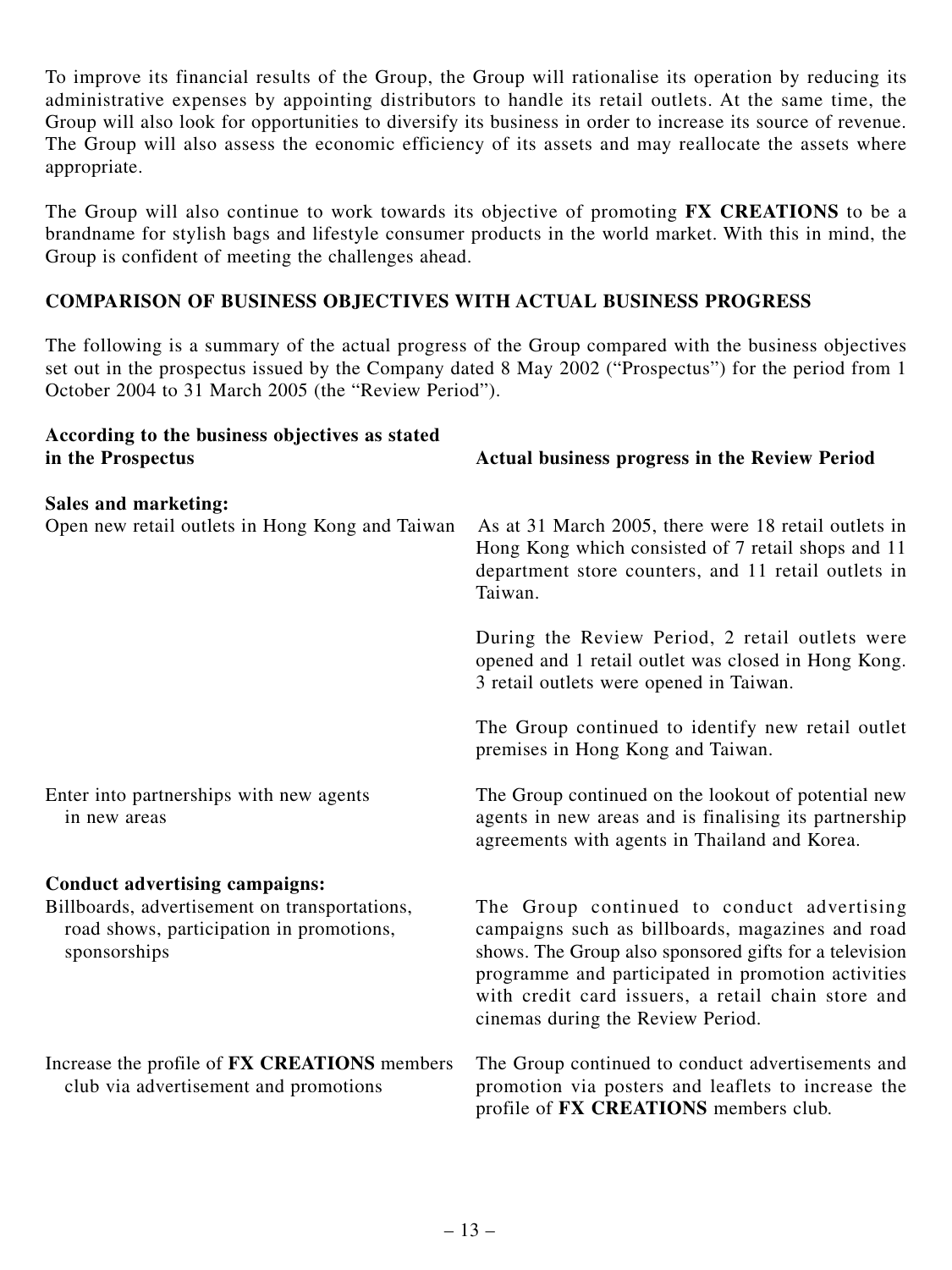| According to the business objectives as stated<br>in the Prospectus                       | <b>Actual business progress in the Review Period</b>                                                                                                                                                |
|-------------------------------------------------------------------------------------------|-----------------------------------------------------------------------------------------------------------------------------------------------------------------------------------------------------|
| Design and product development:<br>Develop new series and models for<br>existing products | The Group continued to develop and introduce new<br>series and models for products under its existing<br>brandnames, including FX CREATIONS, USU,<br>Annvu and Astro Boy, during the Review Period. |
| Develop professional office bags                                                          | The Group continued to develop and introduce new<br>series and models of professional office bags under<br>the FX CREATIONS brandname during the Review<br>Period.                                  |
| Develop apparel products with business partners<br>under the FX CREATIONS brandname       | The Group is in the process of identifying business<br>partners for the development of apparel products<br>under the FX CREATIONS brandname. No suitable<br>business partners have been identified. |
| Develop footwear with business partners under the<br><b>FX CREATIONS</b> brandname        | The Group is in the process of identifying business<br>partners for the development of footwear under the<br>FX CREATIONS brandname. No suitable business<br>partners have been identified.         |
| <b>Geographical expansion:</b><br>Negotiate and sign up new agents in USA                 | The Group is in the process of identifying potential<br>agents in the USA. No agreement has been signed<br>during the Review Period.                                                                |
| Negotiate and sign up new agents in Europe                                                | The Group signed an agency agreement with an agent<br>in the United Kingdom and continued to identify<br>other potential new agents in Europe.                                                      |
| Negotiate and sign up new agents in Macau                                                 | The Group is in the process of identifying potential<br>agents in Macau. No agreement has been signed<br>during the Review Period.                                                                  |
| Negotiate and sign up new agents in Thailand                                              | The Group is finalising its agreement with the agent<br>in Thailand.                                                                                                                                |
| Negotiate and sign up new agents in the<br>Philippines                                    | The Group is in the process of identifying potential<br>agents in the Philippines. No agreement has been<br>signed during the Review Period.                                                        |
| Negotiate and sign up new agents in Indonesia                                             | The Group has engaged the Singapore agent to cover<br>the Indonesian market, as such, no agent will be<br>engaged in Indonesia.                                                                     |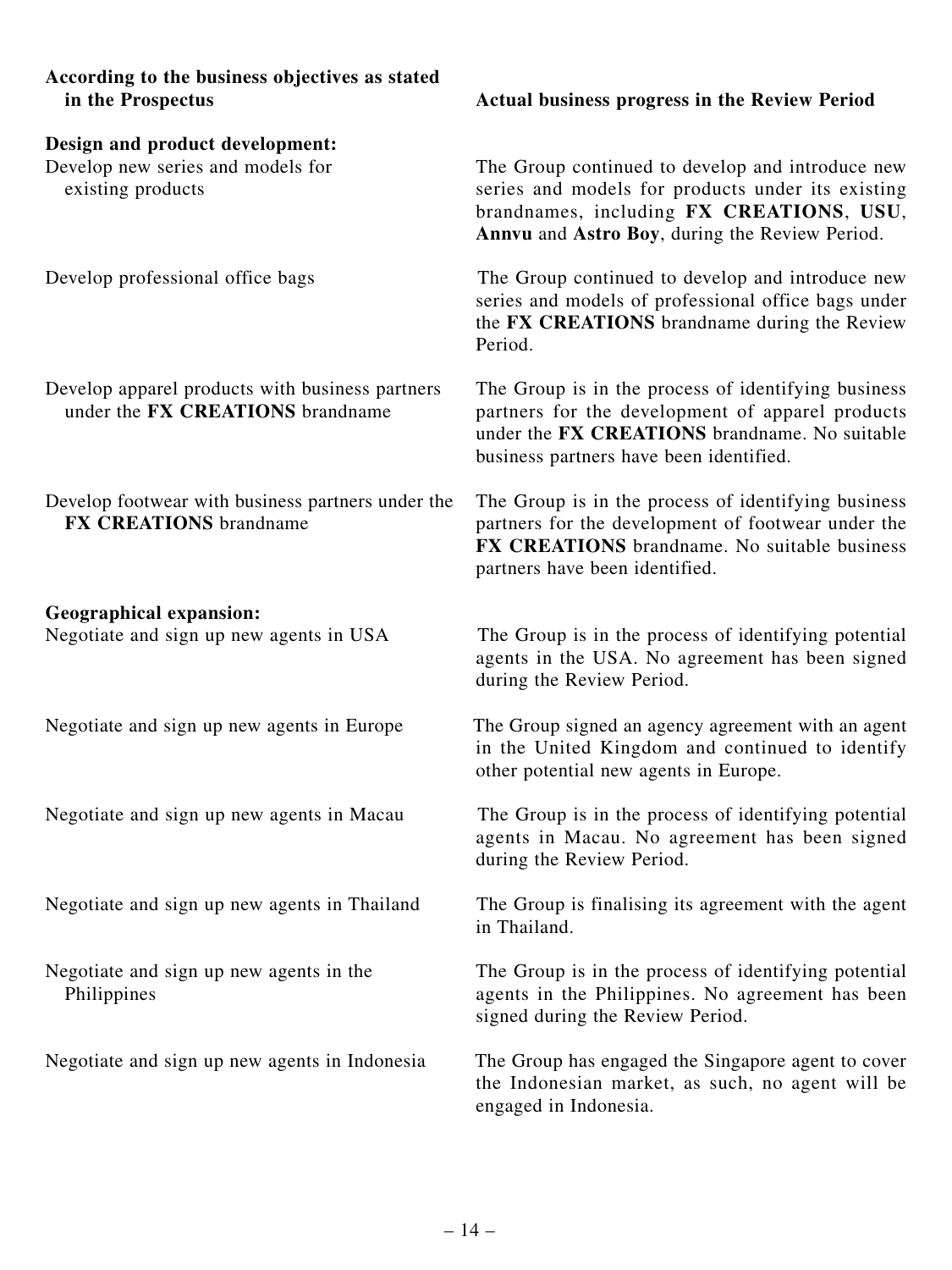| According to the business objectives as stated<br>in the Prospectus               | <b>Actual business progress in the Review Period</b>                                                                                                                                        |
|-----------------------------------------------------------------------------------|---------------------------------------------------------------------------------------------------------------------------------------------------------------------------------------------|
| Human resources development:<br>Expand the marketing and retail sales team        | As at 31 March 2005, there are 80 staff in the<br>marketing and retail sales team (2004: 48).                                                                                               |
| Expand the product development and design team                                    | As at 31 March 2005, there are 6 staff in the product<br>development and design team (2004: 6).                                                                                             |
| Expand the production and quality control team                                    | As at 31 March 2005, there are 35 staff in the<br>production and quality control team (2004: 41).                                                                                           |
| Implementation of training programmes to improve<br>the marketing skills of staff | The Group continued to implement various staff<br>training programs to improve the marketing skills of<br>front-line staff.                                                                 |
| To recruit more experienced management staff                                      | The Group continued to look for appropriate<br>experienced management staff to join in the expansion<br>of operations. During the Review Period, there was<br>no change in management team. |

### **USE OF PROCEEDS**

The shares of the Company were listed on GEM by way of placing and public offer on 21 May 2002. The net proceeds from such placement and public offer after deduction of the related expenses amounted to approximately HK\$12,800,000 have all been applied as at 31 March 2004.

### **COMPLIANCE WITH RULES 5.34 TO 5.45 OF THE GEM LISTING RULES**

The Company has complied with the board practices and procedures as set out in Rules 5.34 to 5.45 of the GEM Listing Rules during the year.

### **AUDIT COMMITTEE**

The Company set up an audit committee (the "Committee") on 2 May 2002, with written terms of reference in compliance with the GEM Listing Rules, for the purpose of reviewing and providing supervision over the financial reporting process and internal control of the Group. The Committee comprises three independent non-executive directors of the Company, namely Mr. Christopher C. Leu, Miss Kau Man Wai, Leslie and Mr. Guo Jian. The consolidated financial statements of the Group for the year ended 31 March 2005 have been reviewed by the Committee, who is of the opinion that such statements comply with the applicable accounting standards, the Stock Exchange and legal requirements, and that adequate disclosures have been made. Four meetings were held during the current financial year.

### **PURCHASE, REDEMPTION OR SALE OF THE LISTED SECURITIES OF THE COMPANY**

Neither the Company, nor any of its subsidiaries purchased, redeemed or sold any of the Company's listed securities during the year.